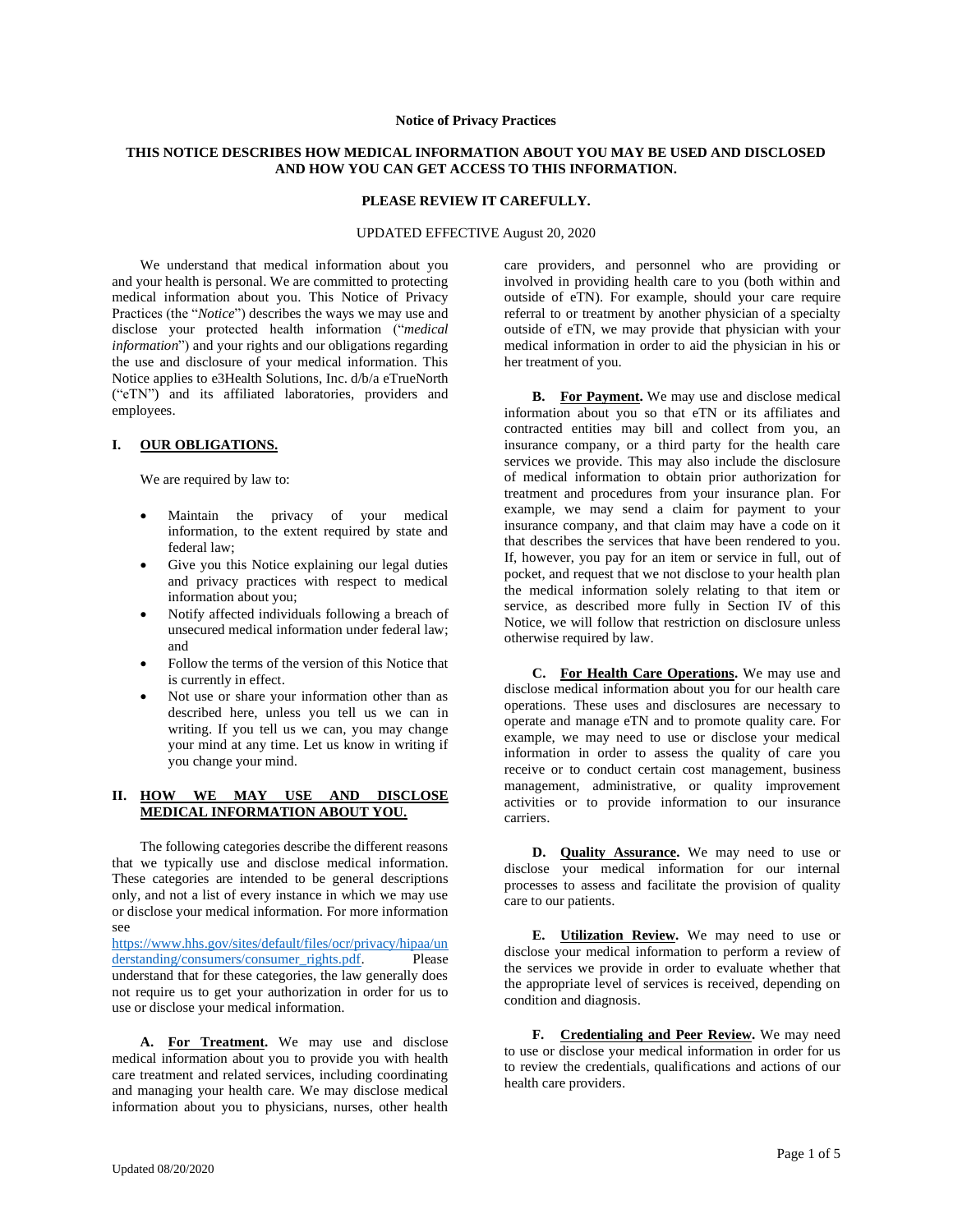**G. Treatment Alternatives.** We may use and disclose medical information to tell you about or recommend possible treatment options or alternatives that we believe may be of interest to you.

**H. Appointment Reminders and Health Related Benefits and Services**. We may use and disclose medical information, in order to contact you with pertinent health information (including, for example, contacting you by phone, electronic mail, text message and web portal message) to provide appointment reminders and other information. We may use and disclose medical information to tell you about health-related benefits or services that we believe may be of interest to you.

**I. Business Associates.** There are some services (such as billing or legal services) that may be provided to, or on behalf of, eTN through contracts with business associates. When these services are contracted, we may disclose your medical information to our business associates so that they can perform the job we have asked them to do. To protect your medical information, however, we require the business associate to appropriately safeguard your information.

**J. Individuals Involved in Your Care or Payment for Your Care.** We may disclose medical information about you to a friend or family member who is involved in your health care, as well as to someone who helps pay for your care, but we will do so only as allowed by state or federal law (with an opportunity for you to agree or object when required under the law), or in accordance with your prior authorization.

**K. As Required by Law.** We will disclose medical information about you when required to do so by federal, state, or local law or regulations.

**L. To Avert an Imminent Threat of Injury to**  Health or Safety. We may use and disclose medical information about you when necessary to prevent or decrease a serious and imminent threat of injury to your physical, mental or emotional health or safety or the physical safety of another person. Such disclosure would only be to medical or law enforcement personnel.

**M. Organ and Tissue Donation.** If you are an organ donor, we may use and disclose medical information to organizations that handle organ procurement or organ, eye or tissue transplantation or to an organ donation bank as necessary to facilitate organ or tissue donation and transplantation.

**N. Research.** We may use or disclose your medical information for research purposes in certain situations. However, special approval processes will be used for research purposes, when required by state or federal law. For example, we may use or disclose your information to an Institutional Review Board or other authorized privacy board to obtain a waiver of authorization under HIPAA. Additionally, we may use or disclose your medical

information for research purposes if your authorization has been obtained when required by law, or if the information we provide to researchers is "de-identified."

**O. Military and Veterans.** If you are a member of the armed forces, we may use and disclose medical information about you as required by the appropriate military authorities.

**P. Workers' Compensation.** We may disclose medical information about you for your worker' compensation or similar program. These programs provide benefits for work-related injuries. For example, if you have injuries that resulted from your employment, workers' compensation insurance or a state workers' compensation program may be responsible for payment for your care, in which case we might be required to provide information to the insurer or program.

**Q. Public Health Risks.** We may disclose medical information about you to public health authorities for public health activities. As a general rule, we are required by law to disclose certain types of information to public health authorities, such as various state health services agencies. The type of information generally includes information used:

- To prevent or control disease, injury, or disability (including the reporting of a particular disease or injury).
- To report births and deaths.
- To report suspected child abuse or neglect.
- To report reactions to medications or problems with medical devices and supplies.
- To notify people of recalls of products they may be using.
- To notify a person who may have been exposed to a disease or may be at risk for contracting or spreading a disease or condition.
- To notify the appropriate government authority if we believe a patient has been the victim of abuse, neglect, or domestic violence. We will only make this disclosure if you agree or when required or authorized by law.
- To provide information about certain medical devices.
- To assist in public health investigations, surveillance, or interventions.

**R. Health Oversight Activities.** We may disclose medical information to a health oversight agency for activities authorized by law. These oversight activities include audits, civil, administrative, or criminal investigations and proceedings, inspections, licensure and disciplinary actions, and other activities necessary for the government to monitor the health care system, certain governmental benefit programs, certain entities subject to government regulations which relate to health information, and compliance with civil rights laws.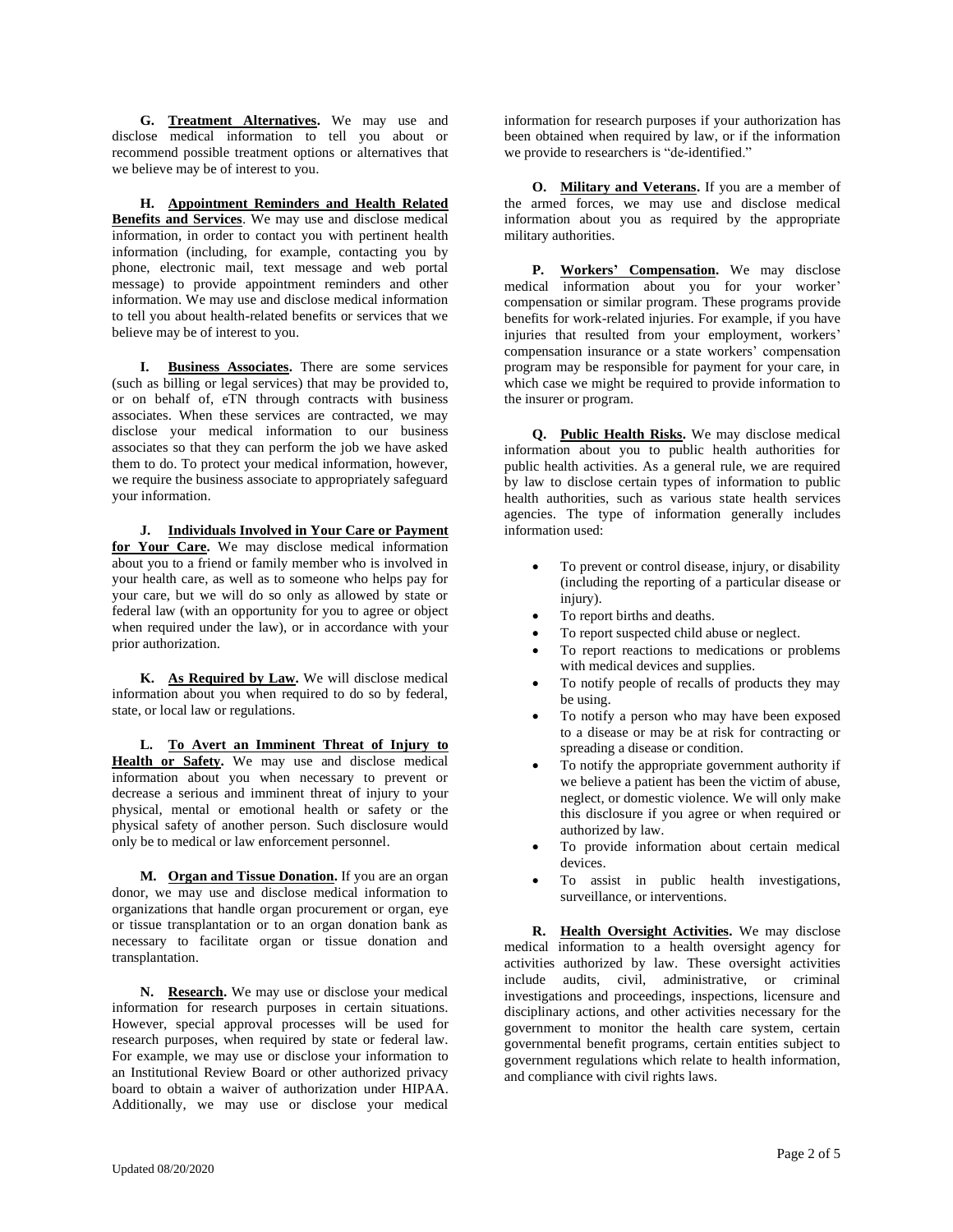**S. Legal Matters.** If you are involved in a lawsuit or a legal dispute, we may disclose medical information about you in response to a court or administrative order, subpoena, discovery request, or other lawful process. In addition to lawsuits, there may be other legal proceedings for which we may be required or authorized to use or disclose your medical information, such as investigations of health care providers, competency hearings on individuals, or claims over the payment of fees for medical services.

**T. Law Enforcement, National Security and Intelligence Activities.** In certain circumstances**,** we may disclose your medical information if we are asked to do so by law enforcement officials, or if we are required by law to do so. We may disclose your medical information to law enforcement personnel, if necessary to prevent or decrease a serious and imminent threat of injury to your physical, mental, or emotional health or safety or the physical safety of another person. We may disclose medical information about you to authorized federal officials for intelligence, counterintelligence, and other national security activities authorized by law.

**U. Coroners, Medical Examiners and Funeral Home Directors.** We may disclose your medical information to a coroner or medical examiner. This may be necessary, for example, to identify a deceased person or determine the cause of death. We may also release medical information about our patients to funeral home directors as necessary to carry out their duties.

**V. Inmates.** If you are an inmate of a correctional institution or under custody of a law enforcement official, we may disclose medical information about you to the health care personnel of a correctional institution as necessary for the institution to provide you with health care treatment.

**W. Marketing of Related Health Services.** We may use or disclose your medical information to send you treatment or healthcare operations communications concerning treatment alternatives or other health-related products or services. We may provide such communications to you in instances where we receive financial remuneration from a third party in exchange for making the communication only with your specific authorization unless the communication: (i) is made faceto-face by eTN to you, (ii) consists of a promotional gift of nominal value provided by eTN, or (iii) is otherwise permitted by law. If the marketing communication involves financial remuneration and an authorization is required, the authorization must state that such remuneration is involved. Additionally, we must comply with applicable state law when conducting any marketing activities.

**X. Electronic Disclosures of Medical Information.** Certain states require us to provide notice to you if your medical information is subject to electronic disclosure. This Notice serves as general notice that we may disclose your medical information electronically for treatment, payment, or health care operations or as otherwise authorized or required by state or federal law.

# **III. OTHER USES OF MEDICAL INFORMATION.**

**A. Authorizations.** There are times we may need or want to use or disclose your medical information for reasons other than those listed above, but to do so we will need your prior authorization. Other than expressly provided herein, any other uses or disclosures of your medical information will require your specific written authorization. If you have given someone medical power of attorney or if someone is your legal guardian, that person can exercise your rights and make choices about your health information.

**B. Psychotherapy Notes, Marketing and Sale of Medical Information.** Most uses and disclosures of "psychotherapy notes," uses and disclosures of medical information for marketing purposes, and disclosures that constitute a "sale of medical information" under HIPAA require your authorization.

**C. Right to Revoke Authorization**. If you provide us with written authorization to use or disclose your medical information for such other purposes, you may revoke that authorization in writing at any time. If you revoke your authorization, we will no longer use or disclose your medical information for the reasons covered by your written authorization. You understand that we are unable to take back any uses or disclosures we have already made in reliance upon your authorization, and that we are required to retain our records of the care that we provided to you.

# **IV. YOUR RIGHTS REGARDING MEDICAL INFORMATION ABOUT YOU.**

Federal and state laws provide you with certain rights regarding the medical information we have about you. The following is a summary of those rights.

**A. Right to Inspect and Copy.** Under most circumstances, you have the right to inspect and/or copy your medical information that we have in our possession, which generally includes your medical and billing records. To inspect or copy your medical information, you must submit your request to do so in writing to eTN's Privacy Officer at the address listed in Section VI below.

If you request a copy of your information, we may charge a fee for the costs of copying, mailing, or certain supplies associated with your request. The fee we may charge will be the amount allowed by state law.

If your requested medical information is maintained in an electronic format (e.g., as part of an electronic medical record, electronic billing record, or other group of records maintained by eTN that is used to make decisions about you) and you request an electronic copy of this information, then we will provide you with the requested medical information in the electronic form and format requested, if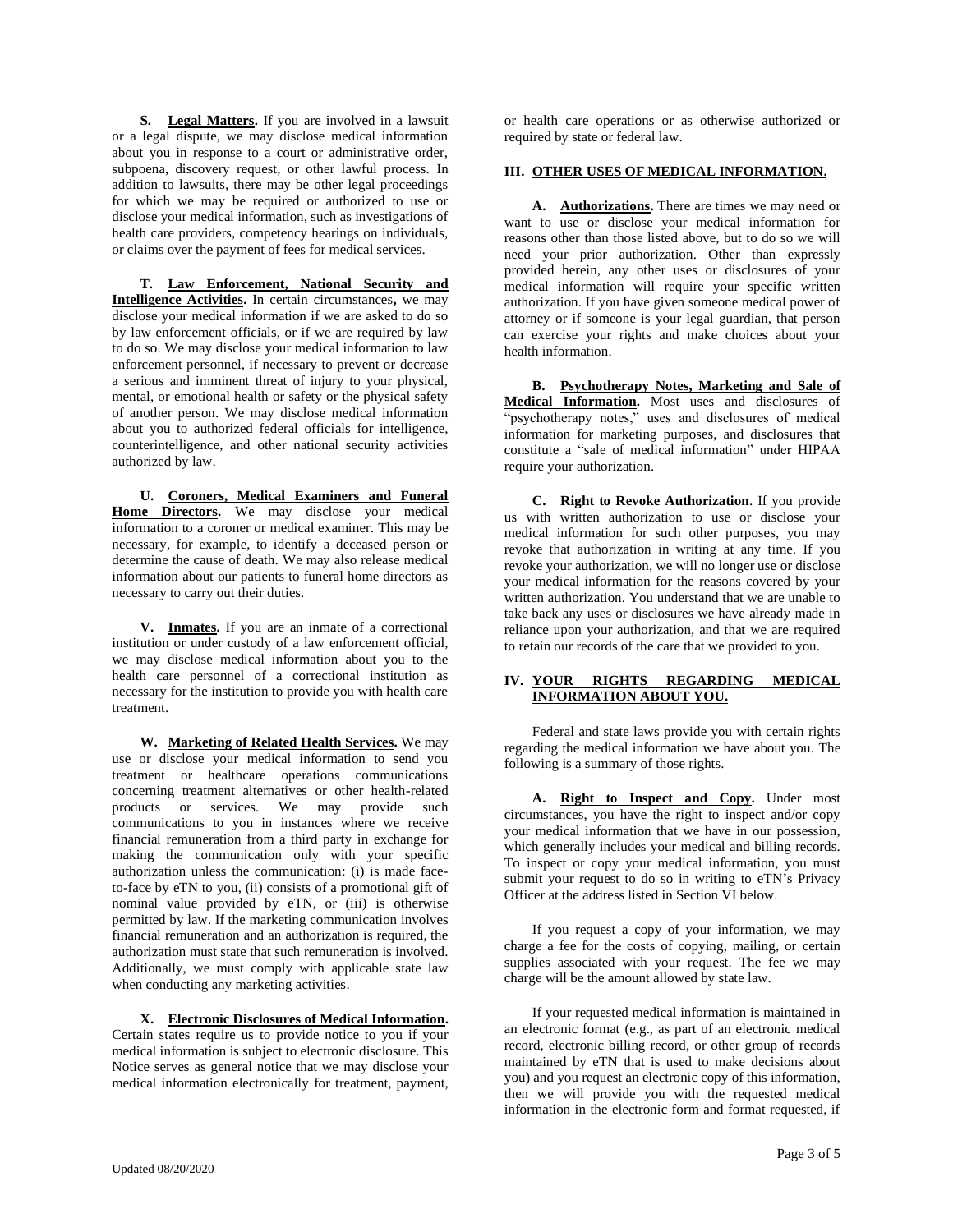it is readily producible in that form and format. If it is not readily producible in the requested electronic form and format, we will provide access in a readable electronic form and format as agreed to by eTN and you.

In certain very limited circumstances allowed by law, we may deny your request to review or copy your medical information. We will give you any such denial in writing. If you are denied access to medical information, you may request that the denial be reviewed. Another licensed health care professional chosen by eTN will review your request and the denial. The person conducting the review will not be the person who denied your request. We will abide by the outcome of the review.

**B. Right to Amend.** If you feel the medical information we have about you is incorrect or incomplete, you may ask us to amend the information. You have the right to request an amendment for as long as the information is kept by eTN. To request an amendment, your request must be in writing and submitted to the Privacy Officer at the address listed in Section VI below. In your request, you must provide a reason as to why you want this amendment. If we accept your request, we will notify you of that in writing.

We may deny your request for an amendment if it is not in writing or does not include a reason to support the request. In addition, we may deny your request if you ask us to amend information that (i) was not created by us (unless you provide a reasonable basis for asserting that the person or organization that created the information is no longer available to act on the requested amendment), (ii) is not part of the information kept by eTN, (iii) is not part of the information which you would be permitted to inspect and copy, or (iv) is accurate and complete. If we deny your request, we will notify you of that denial in writing.

**C. Right to an Accounting of Disclosures.** You have the right to request an "accounting of disclosures" of your medical information. This is a list of the disclosures we have made for up to six years prior to the date of your request of your medical information, but does not include disclosures for Treatment, Payment, or Health Care Operations (as described in Sections II A, B, and C of this Notice) or disclosures made pursuant to your specific authorization (as described in Section III of this Notice), or certain other disclosures.

If we make disclosures through an electronic health records (EHR) system, you may have an additional right to an accounting of disclosures for Treatment, Payment, and Health Care Operations. Please contact eTN's Privacy Officer at the address set forth in Section VI below for more information regarding whether we have implemented an EHR and the effective date, if any, of any additional right to an accounting of disclosures made through an EHR for the purposes of Treatment, Payment, or Health Care Operations.

To request a list of accounting, you must submit your request in writing to eTN's Privacy Officer at the address set forth in Section VI below.

Your request must state a time period, which may not be longer than six years (or longer than three years for Treatment, Payment, and Health Care Operations disclosures made through an EHR, if applicable) and may not include dates before April 14, 2003. Your request should indicate in what form you want the list (for example, on paper or electronically). The first list you request within a twelve-month period will be free. For additional lists, we may charge you a reasonable fee for the costs of providing the list. We will notify you of the cost involved and you may choose to withdraw or modify your request at that time before any costs are incurred.

**D. Right to Request Restrictions.** You have the right to request a restriction or limitation on the medical information we use or disclose about you for treatment, payment, or health care operations. You also have the right to request a restriction or limitation on the medical information we disclose about you to someone who is involved in your care or the payment for your care, like a family member or friend.

Except as specifically described below in this Notice, we are not required to agree to your request for a restriction or limitation. If we do agree, we will comply with your request unless the information is needed to provide emergency treatment. In addition, there are certain situations where we won't be able to agree to your request, such as when we are required by law to use or disclose your medical information. To request restrictions, you must make your request in writing to eTN's Privacy Officer at the address listed in Section VI of this Notice below. In your request, you must specifically tell us what information you want to limit, whether you want us to limit our use, disclosure, or both, and to whom you want the limits to apply.

As stated above, in most instances we do not have to agree to your request for restrictions on disclosures that are otherwise allowed. However, if you pay or another person (other than a health plan) pays on your behalf for an item or service in full, out of pocket, and you request that we not disclose the medical information relating solely to that item or service to a health plan for the purposes of payment or health care operations, then we will be obligated to abide by that request for restriction unless the disclosure is otherwise required by law. You should be aware that such restrictions may have unintended consequences, particularly if other providers need to know that information (such as a pharmacy filling a prescription). It will be your obligation to notify any such other providers of this restriction. Additionally, such a restriction may impact your health plan's decision to pay for related care that you may not want to pay for out of pocket (and which would not be subject to the restriction).